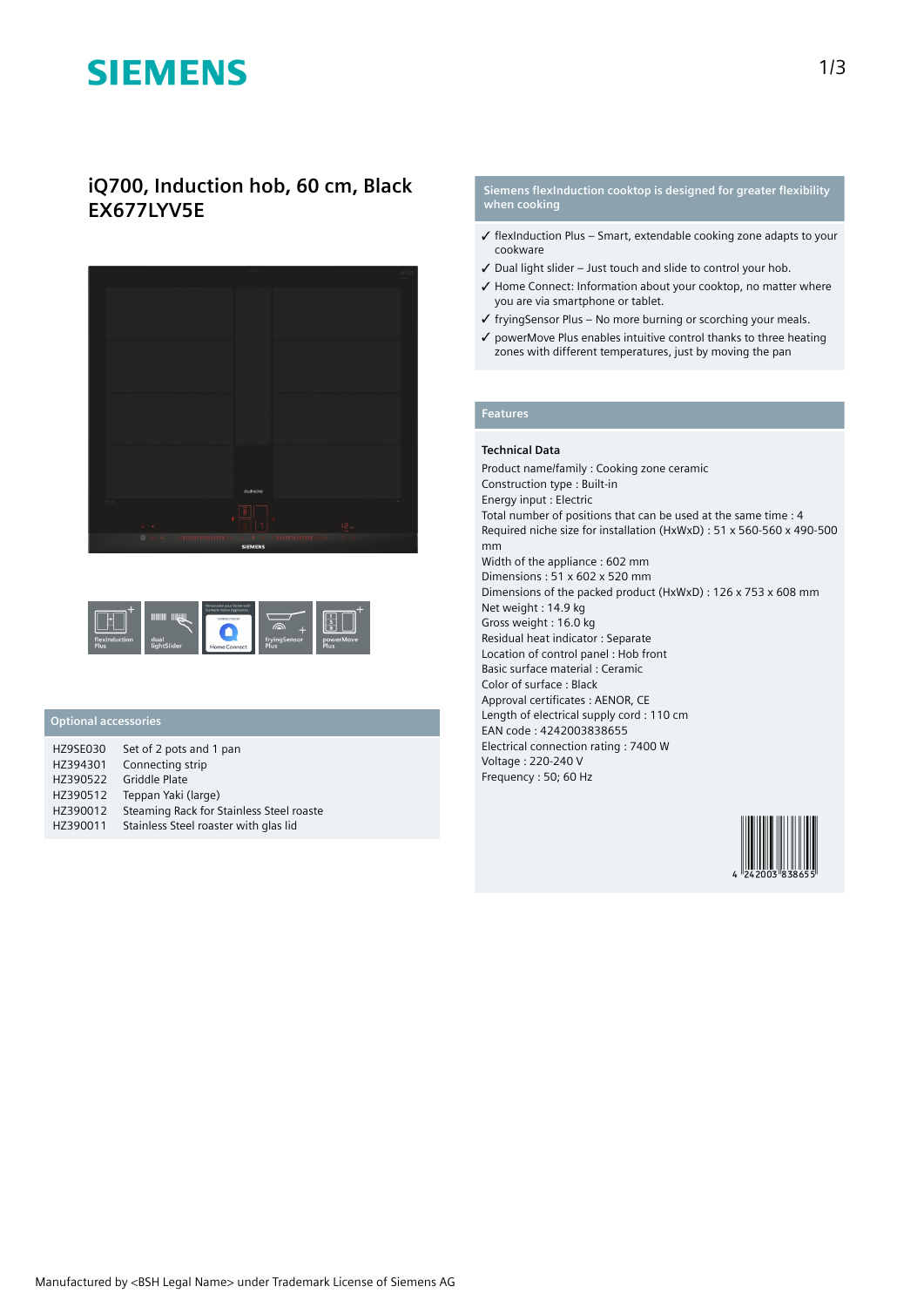# **SIEMENS**

## **iQ700, Induction hob, 60 cm, Black EX677LYV5E**

### **Features**

#### **Design**

- studioLine, studioLine black anodised
- 60 cm: space for 4 pots or pans.

#### **Flexibility of cooking zones**

- 2 extended flexInduction zones: use cookware of any shape or size anywhere within the 40cm long zone or even place it laterally.
- Cooking zone front left: 190 mm, 230 mm, 2.2 KW (max. power 3.7 KW)
- Cooking zone rear left: 190 mm, 230 mm, 2.2 KW (max. power 3.7 KW)
- Cooking zone rear right: 190 mm, 230 mm , 2.2 KW (max power 3.7 KW)
- Cooking zone front right: 190 mm, 230 mm, 2.2 KW (max. power 3.7 KW)

#### **Usage convenience**

- Dual lightSlider: directly control the power on the two illuminated touch bars (invisible when switched off).
- 17 power levels: precisely adapt the heat with 17 power levels (9 main levels and 8 intermediate levels).
- Keep warm function: keep dishes warm at preset low power level. ● Timer for all zones
- : switches off the cooking zone at the end of the time set (e.g. for boiled eggs).
- Acoustic signal
- : an alarm sounds at the end of the time set (e.g. for pasta).
- Count up timer
- : shows how much time has passed since starting the timer (e.g. for potatoes).

#### **Time saving & efficiency**

- Power boost setting
- : boil water faster thanks to 50% more energy than at the highest standard level.
- panBoost: heat up pans faster than at the highest standard level while protecting the pan coating.
- powerMove plus: increase or decrease the power level simply by moving the pot forwards or backwards.
- flexMotion: when moving a pot to a different cooking zone, this feature transfers all previous settings to the new zone at the touch of a button.
- quickStart function: when switching on, the hob automatically selects the cooking zone with cookware (when placed on a zone whilst the hob is off).
- reStart function: in case of unintentional switch-off, this feature restores all previous settings by switching on the hob again within 4 seconds.

#### **Cooking assistance**

- fryingSensor plus with 5 temperature settings: prevents overcooking with the automatic temperature regulation of the integrated sensor.
- Dish assistant: easily find the right temperature setting for a certain dish via the home connect app.

#### **Connectivity**

● Home Connect - enables Remote Monitoring no matter where you are, with the easy-to-use Home Connect App: check if the hob is

switched off even when not at home, and find recipes or additional functions in the Home Connect app.

● cookConnect - hood control (with Wi-Fi enabled hood): automatically activates the hood when cooking, thanks to the WiFi connection of hob and suitable hood.

#### **Safety**

- 2 stage residual heat indicators: indicates which cooking zones are still hot or warm.
- Control panel lock: prevent unintended activation of the hob.
- Control panel pause: wipe overboiled liquids without unintentionally changing settings (blocking all touch buttons for 30 seconds).
- Main on/off switch: switch off all cooking zones at the touch of a button.
- Automatic safety switch off: for safety reasons, heating stops after a preset time if not used (possible to customise).
- Energy Consumption Display: shows the electricity consumption of the last cooking process.

#### **Installation**

- Dimensions of the product (HxWxD mm): 51 x 602 x 520
- Required niche size for installation (HxWxD mm) : 51 x 560 x (490 - 500)
- Min. worktop thickness: 16 mm
- Connected load: 7.4 KW
- Connection current management (20, 16, 13, 10 Amps options): limit the maximum power if needed (depends on fuse protection of electric installation).
- Power cord: 1.1 m, Cable included in packaging